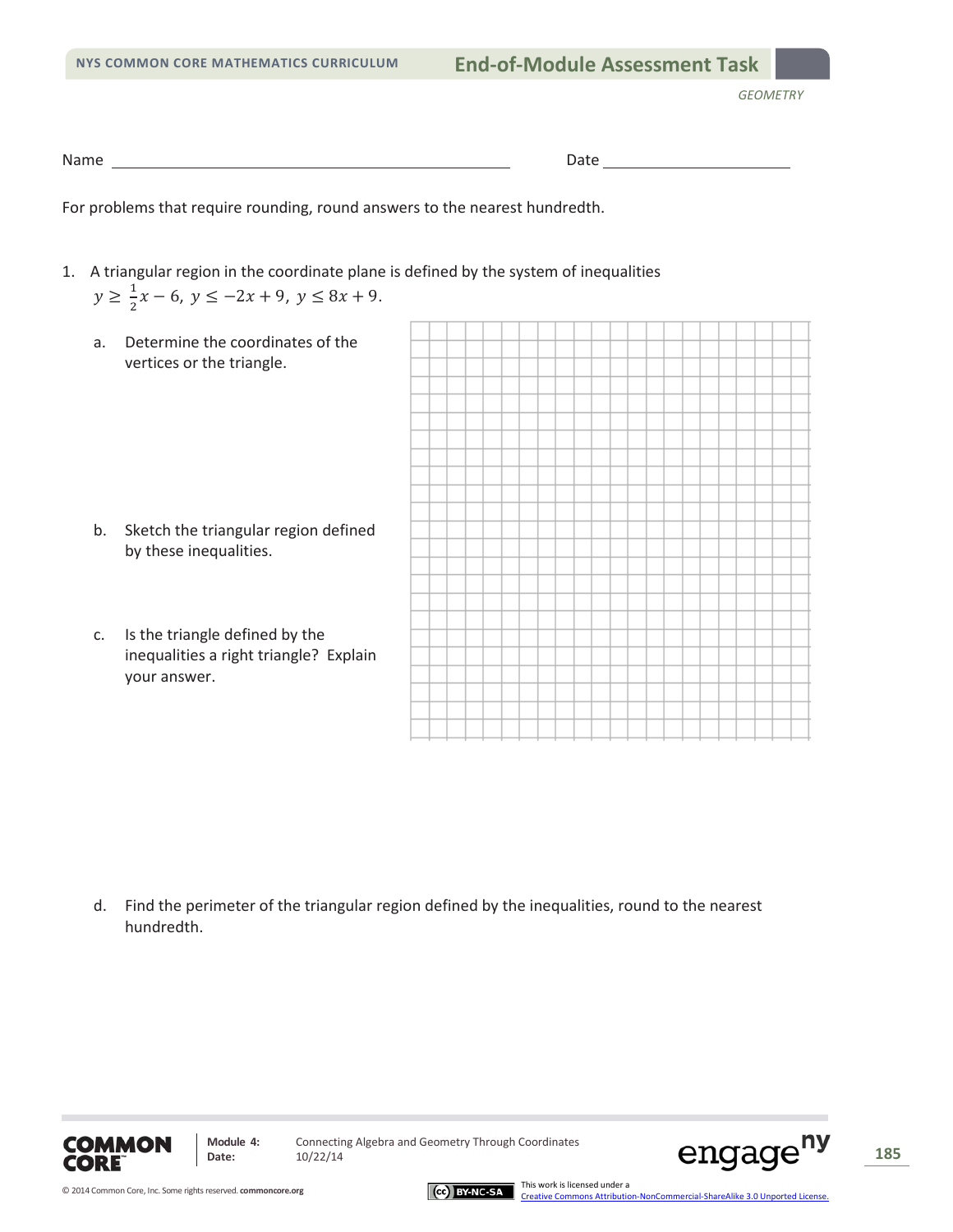e. What is the area of this triangular region?

f. Of the three altitudes of the triangular region defined by the inequalities, what is the length of the shortest of the three? Round to the nearest hundredth.

2. Find the point on the directed line segment from (0,3) to (6,9) that divides the segment in the ratio of 2: 1.

- 3. Consider the points  $A(1,4)$  and  $B(8, -3)$ . Suppose C and D are points on the line through A and B satisfying  $\frac{AC}{CB} = \frac{1}{3}$  and  $\frac{BD}{DA} = \frac{4}{3}$ , respectively.
	- a. Draw a sketch of the four collinear points *A*, *B*, *C*, *D* showing their relative positions to one another.





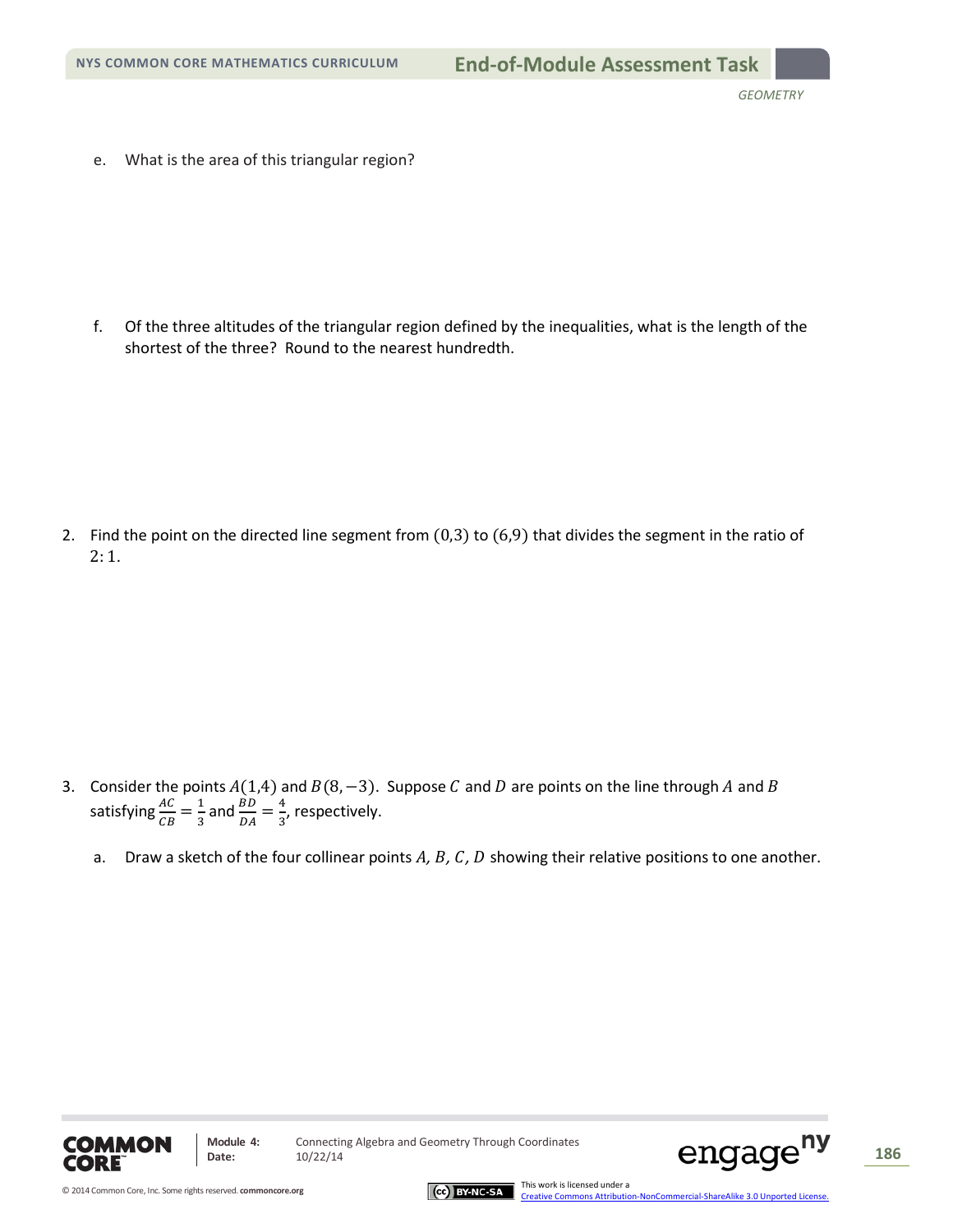b. Find the coordinates of the point  $C$ .

c. Find the coordinates of the point  $D$ .

4. Two robots are left in a robotics competition. Robot A is programmed to move about the coordinate plane at a constant speed so that, at time *t* seconds, its position in the plane is given by

$$
(0,10)+\frac{t}{8}(60,80).
$$

Robot B is also programmed to move about the coordinate plane at a constant speed. Its position in the plane at time  $t$  seconds is given by

$$
(70,0) - \frac{t}{10}(70,-70).
$$

a. What was each robot's starting position?

b. Where did each robot stop?



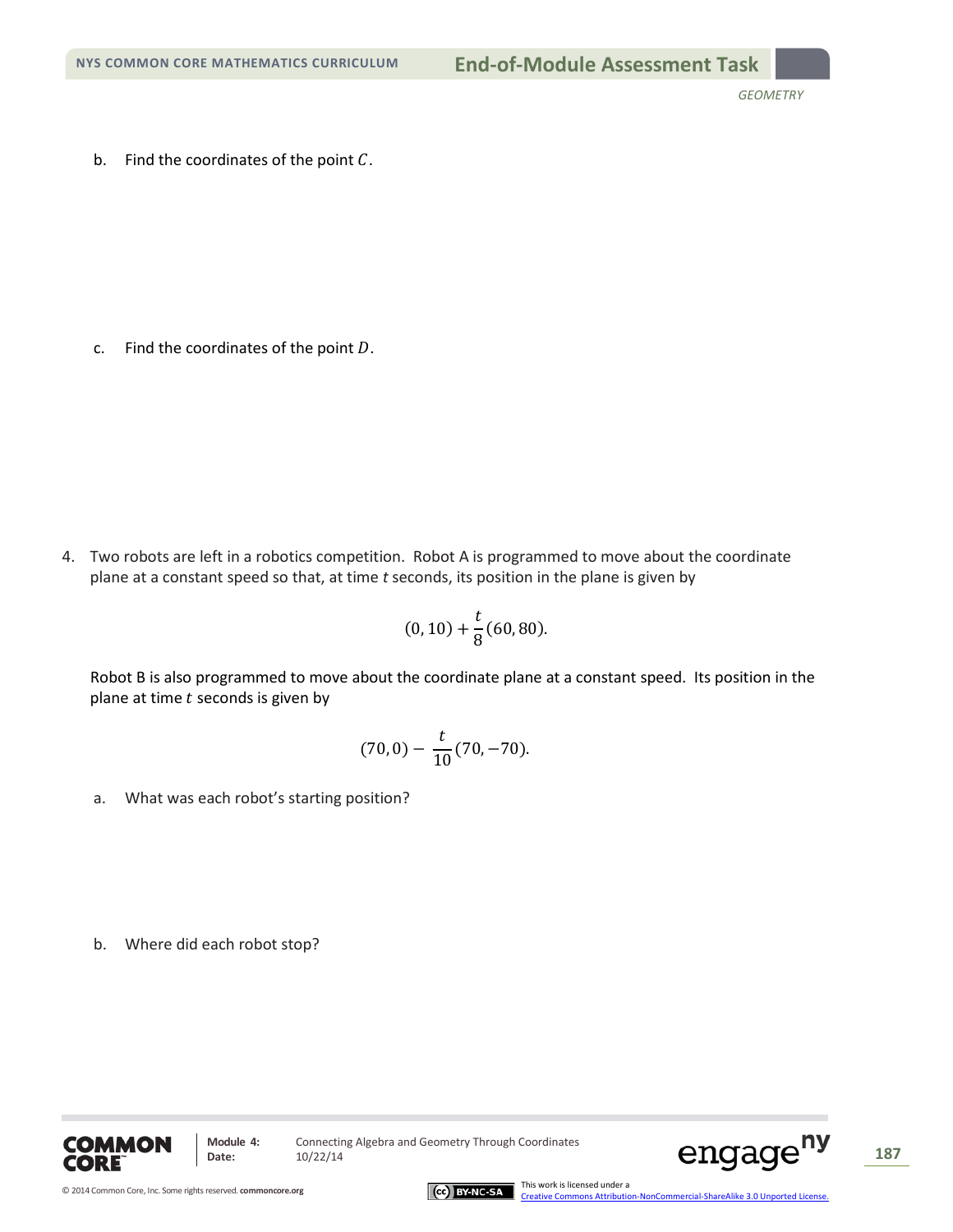c. What is the equation of the path of robot A?

d. What is the equation of the path of robot B?

e. What is the speed of robot A? (Assume coordinates in the plane are given in units of meters. Give the speed in units of meters per second.)

f. Do the two robots ever pass through the same point in the plane? Explain. If they do, do they pass through that common point at the same time? Explain.

g. What is the closest distance robot B will ever be to the origin? Round to the nearest hundredth.



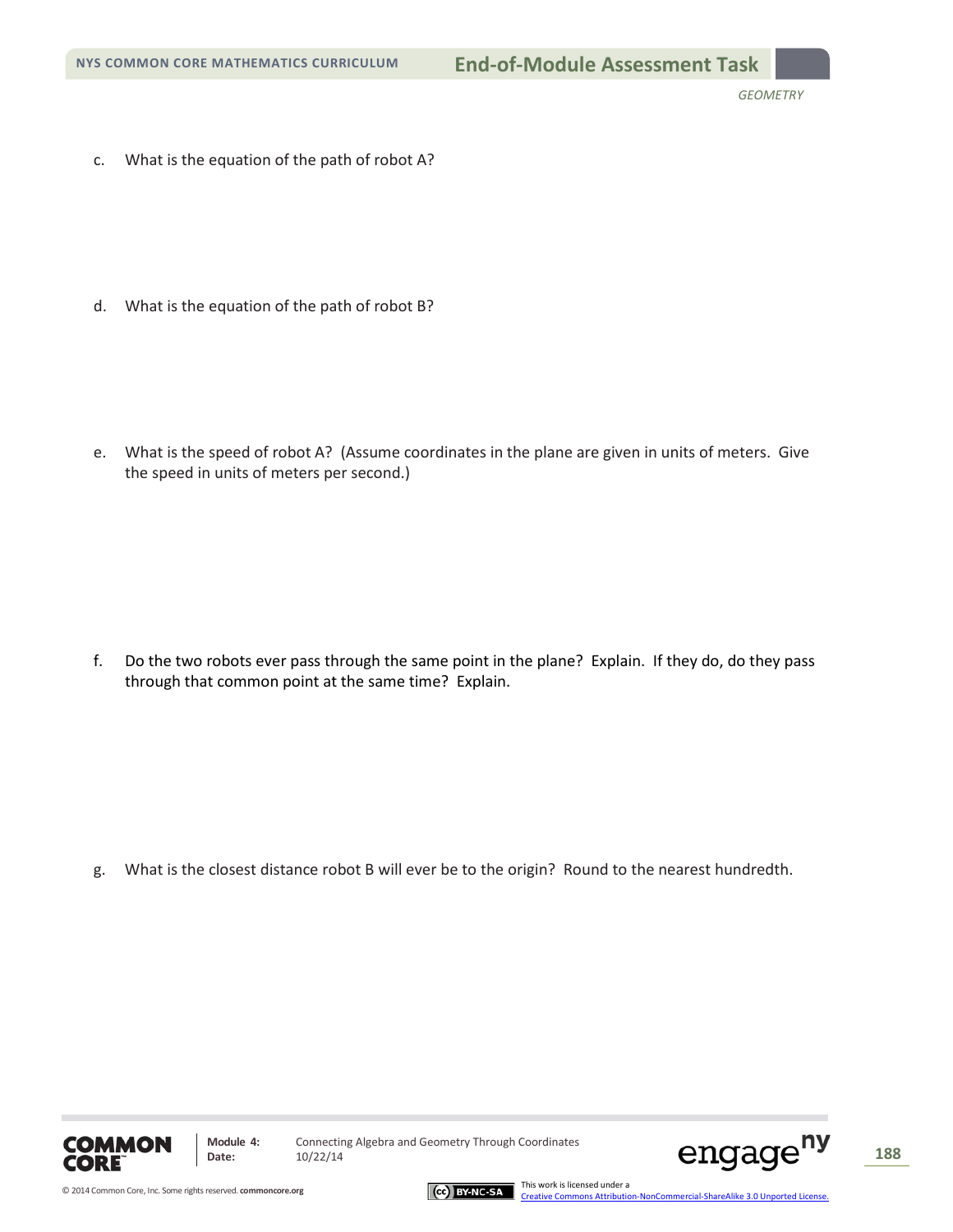h. At time  $t = 10$  seconds, robot A will instantaneously turn 90 degrees to the left and travel at the same constant speed it was previously traveling. What will be its coordinates in another 10 seconds' time?

5.  $GDAY$  is a rhombus. If point G has coordinates (2, 6) and A has coordinates (8, 10), what is the equation of the line that contains the diagonal  $\overline{DY}$  of the rhombus?

6. a. A triangle has vertices  $A(a_1, a_2)$ ,  $B(b_1, b_2)$ , and  $C(c_1, c_2)$ . Let M be the midpoint of  $\overline{AC}$  and N the midpoint of  $BC$ . Find a general expression for the slope of  $MN$ . What segment of the triangle has the same slope as  $\overline{MN}$ ?





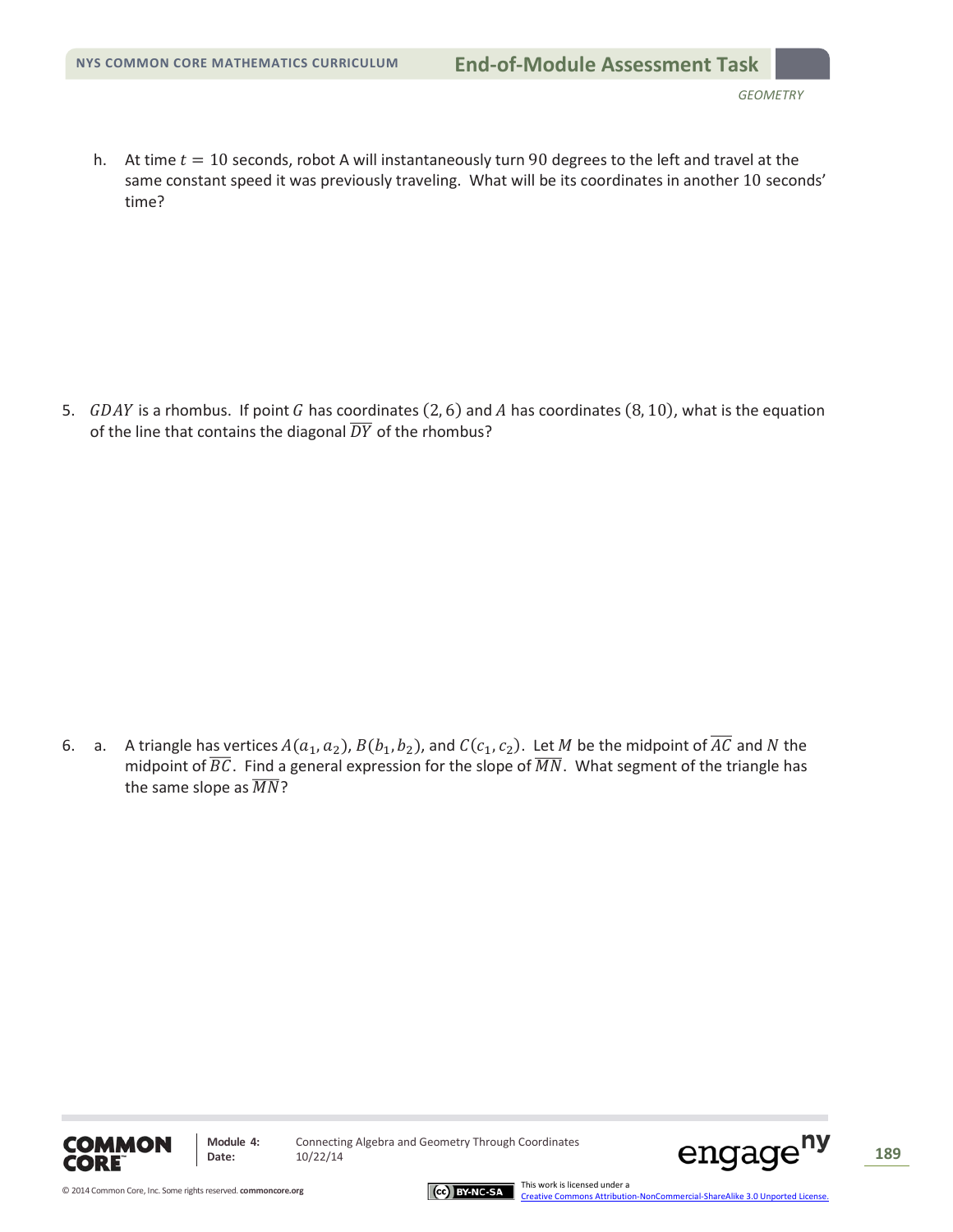b. A triangle has vertices  $A(a_1, a_2)$ ,  $B(b_1, b_2)$ , and  $C(c_1, c_2)$ . Let P be a point on  $\overline{AC}$  with  $AP = \frac{5}{8}AC$ , and let Q be a point on  $\overline{BC}$  with  $BQ = \frac{5}{8}BC$ . Find a general expression for the slope of  $\overline{PQ}$ . What segment of the triangle has the same slope as  $\overline{PQ}$ ?

A quadrilateral has vertices  $A(a_1, a_2)$ ,  $B(b_1, b_2)$ ,  $C(c_1, c_2)$ , and  $D(d_1, d_2)$ . Let R, S, T, and U be the  $C.$ midpoints of the sides  $\overline{AB}$ ,  $\overline{BC}$ ,  $\overline{CD}$ , and  $\overline{DA}$ , respectively. Demonstrate that  $\overline{RS}$  is parallel to  $\overline{TU}$ . Is  $\overline{ST}$  parallel to  $\overline{UR}$ ? Explain.





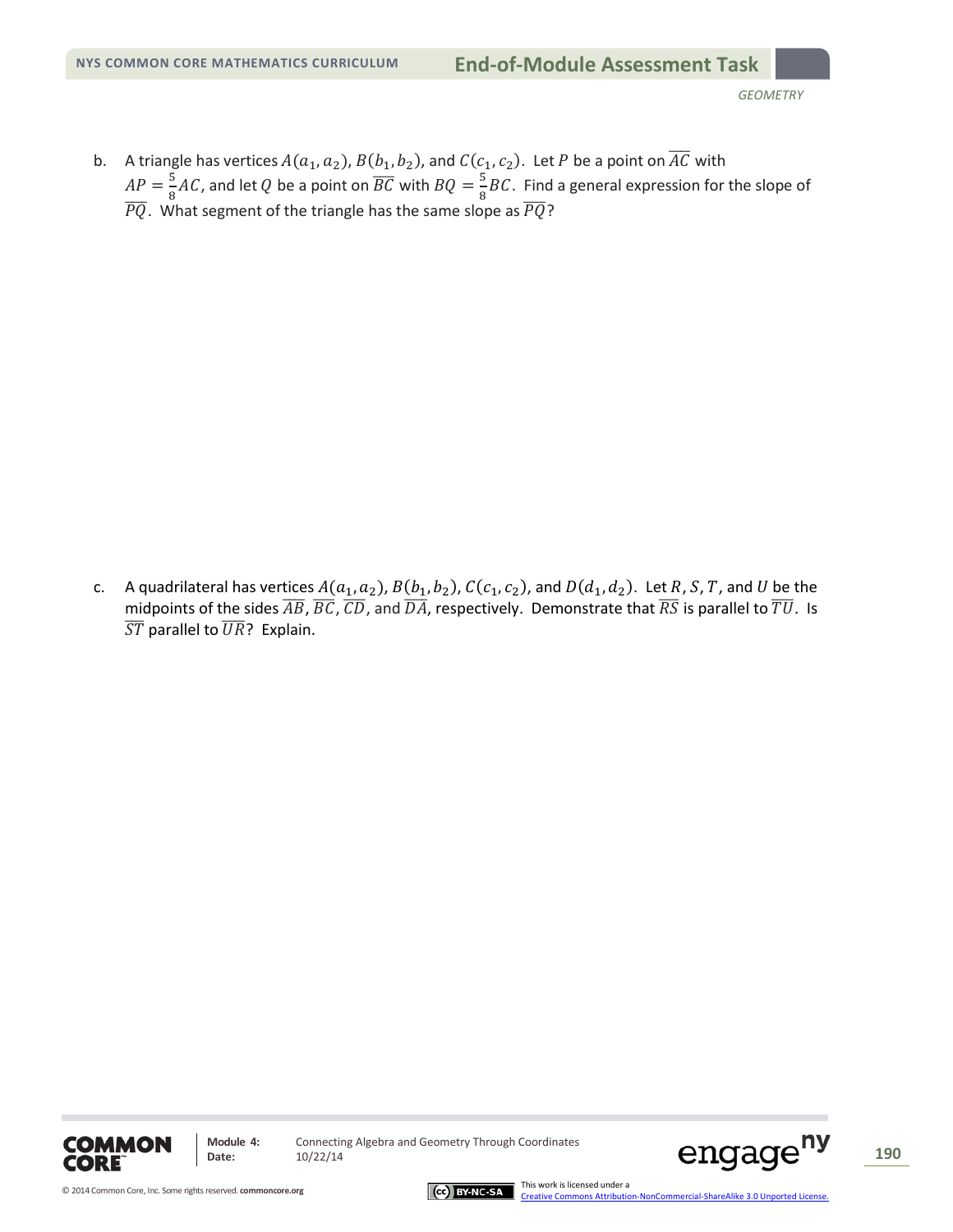7. The Pythagorean theorem states that if three squares are drawn on the sides of a right triangle, then the area of the largest square equals the sum of the areas of the two remaining squares.



area III = area I + area II



There must be a point  $P$  along the hypotenuse of the right triangle at which the large square is divided into two rectangles as shown, each with area matching the area of one of the smaller squares.

Consider a right triangle  $AOB$  situated on the coordinate plane with vertex  $A$  on the positive y-axis,  $O$  the origin, and vertex  $B$  on the positive  $x$ -axis.

Suppose A has coordinates  $(0, a)$ , B has coordinates  $(b, 0)$ , and the length of the hypotenuse  $\overline{AB}$  is c.

a. Find the coordinates of a point P on the line segment  $\overline{AB}$ such that  $\overline{OP}$  is perpendicular to  $\overline{AB}$ .







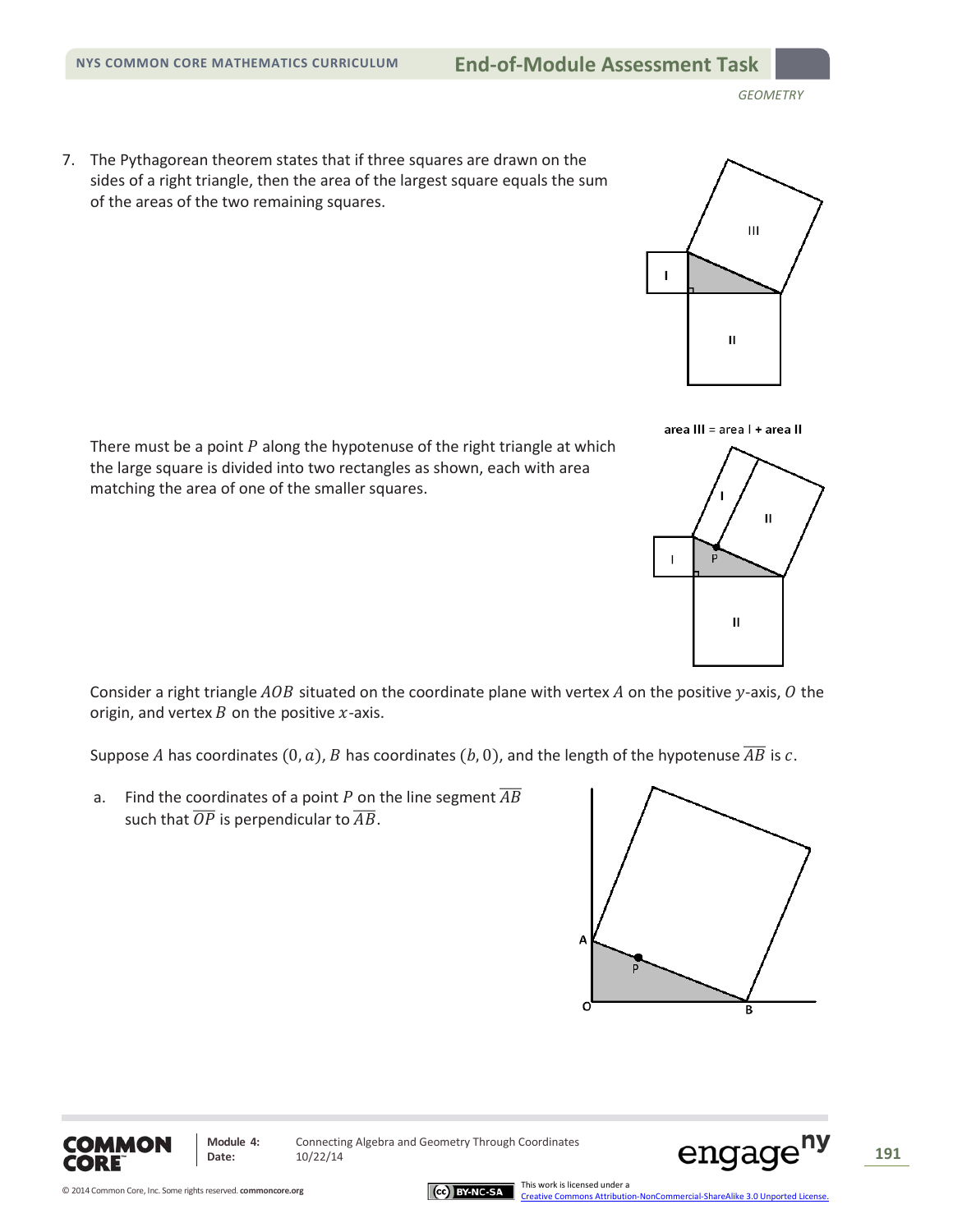b. Show that for this point P we have  $\frac{AP}{PB} = \frac{a^2}{b^2}$ .

c. Show that if we draw from P a line perpendicular to  $\overline{AB}$ , then that line divides the square with  $\overline{AB}$  as one of its sides into two rectangles, one of area  $a^2$  and one of area  $b^2$ .



**Module 4:** Connecting Algebra and Geometry Through Coordinates<br>Date:  $10/22/14$ 



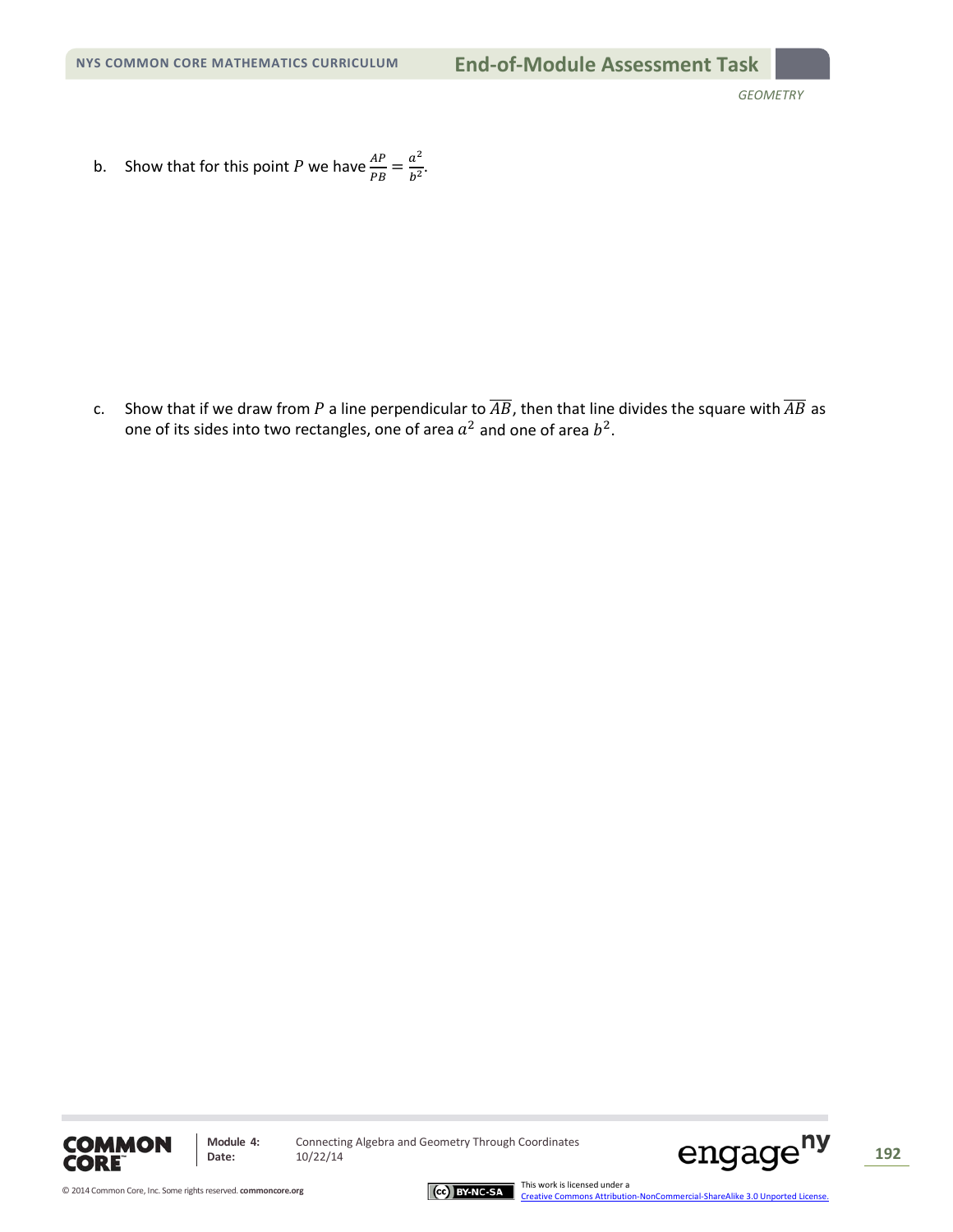| <b>A Progression Toward Mastery</b>   |                           |                                                                                                                                                                |                                                                                                                                                              |                                                                                                                                                                                                                                                                                         |                                                                                                                                                                     |
|---------------------------------------|---------------------------|----------------------------------------------------------------------------------------------------------------------------------------------------------------|--------------------------------------------------------------------------------------------------------------------------------------------------------------|-----------------------------------------------------------------------------------------------------------------------------------------------------------------------------------------------------------------------------------------------------------------------------------------|---------------------------------------------------------------------------------------------------------------------------------------------------------------------|
| <b>Assessment</b><br><b>Task Item</b> |                           | STEP <sub>1</sub><br><b>Missing or</b><br>incorrect answer<br>and little evidence<br>of reasoning or<br>application of<br>mathematics to<br>solve the problem. | STEP <sub>2</sub><br><b>Missing or</b><br>incorrect answer<br>but evidence of<br>some reasoning or<br>application of<br>mathematics to<br>solve the problem. | <b>STEP 3</b><br>A correct answer<br>with some<br>evidence of<br>reasoning or<br>application of<br>mathematics to<br>solve the<br>problem, or an<br>incorrect answer<br>with substantial<br>evidence of solid<br>reasoning or<br>application of<br>mathematics to<br>solve the problem. | STEP <sub>4</sub><br>A correct answer<br>supported by<br>substantial<br>evidence of solid<br>reasoning or<br>application of<br>mathematics to<br>solve the problem. |
| $\mathbf{1}$                          | a<br>G-GPE.B.5            | Student gives no answer<br>or an incorrect answer<br>with no supporting<br>work.                                                                               | Student equates<br>equations, but no<br>vertices are identified<br>correctly.                                                                                | Student equated<br>equations and at least<br>one vertex is identified<br>correctly.                                                                                                                                                                                                     | Student identifies all<br>vertices correctly.                                                                                                                       |
|                                       | b<br>G-GPE.B.5            | Student gives no answer<br>or an incorrect answer<br>with no supporting<br>work.                                                                               | Student sketches at<br>least one inequality<br>correctly.                                                                                                    | Student sketches all<br>inequalities correctly<br>but does not shade<br>region.                                                                                                                                                                                                         | Students sketches all<br>inequalities correctly<br>and sketches the region.                                                                                         |
|                                       | C<br>G-GPE.B.4            | Student gives no answer<br>or an incorrect answer<br>with no supporting<br>work.                                                                               | Student attempts to find<br>slopes of lines or length<br>of segments, but errors<br>lead to the wrong<br>answer.                                             | Student uses slope or<br>the converse of the<br>Pythagorean theorem to<br>prove the triangle is<br>right but does not<br>explain the answer.                                                                                                                                            | Student uses slope or<br>the converse of the<br>Pythagorean theorem to<br>prove the triangle is<br>right and explains the<br>answer correctly.                      |
|                                       | $\mathsf{d}$<br>G-GPE.B.7 | Student gives no answer<br>or an incorrect answer<br>with no supporting<br>work.                                                                               | Student gives an<br>incorrect answer but<br>work shows use of the<br>distance formula.                                                                       | Student gives a correct<br>answer with supporting<br>work but not rounded<br>to the hundredths.                                                                                                                                                                                         | Student gives a correct<br>answer with supporting<br>work and properly<br>rounded.                                                                                  |
|                                       | е<br>G-GPE.B.7            | Student gives no answer<br>or an incorrect answer<br>with no supporting<br>work.                                                                               | Student attempts to use<br>a formula or<br>decomposition to find<br>area but made many<br>errors leading to an<br>incorrect answer.                          | Student shows<br>knowledge of using a<br>formula or<br>decomposition to find<br>answer but made minor<br>errors leading to an<br>incorrect answer.                                                                                                                                      | Student has correct<br>answer with accurate<br>supporting work.                                                                                                     |



**Module 4:** Connecting Algebra and Geometry Through Coordinates<br>Date:  $10/22/14$ 



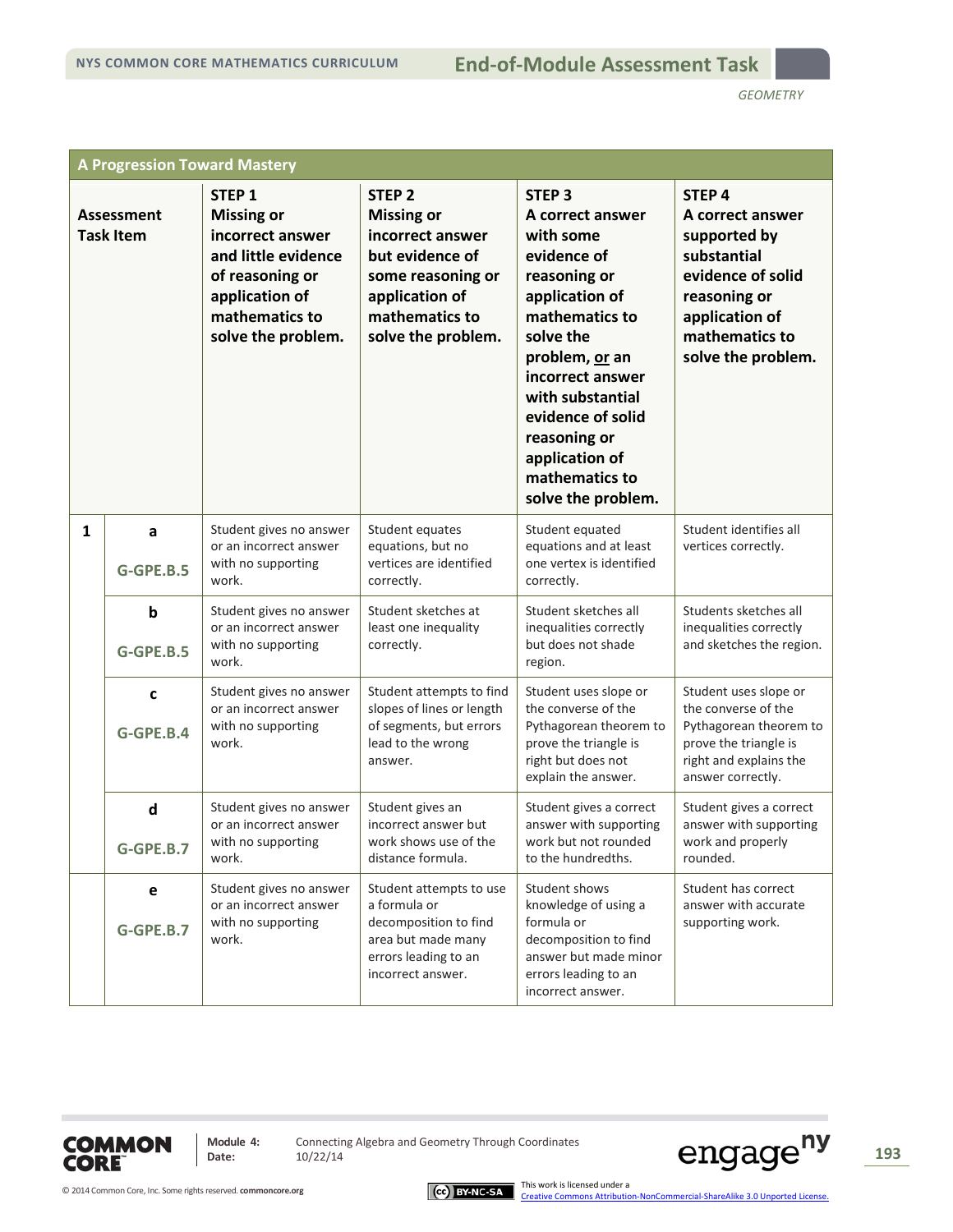|                | f<br>G-GPE.B.5           | Student gives no answer<br>or an incorrect answer<br>with no supporting<br>work.          | Student shows some<br>knowledge of altitudes<br>of a triangle, identifying<br>the two legs of the right<br>triangle as two altitudes.                  | Students shows some<br>knowledg of altitudes of<br>a triangle, identifies the<br>two legs of the right<br>triangle, finds the third<br>altitude of 7.68 units,<br>but does not state the<br>shortest altitude. | Students shows some<br>knowledge of altitudes<br>of a triangle, identifies<br>the two legs of the right<br>triangle, finds the third<br>altitude of 7.68 units,<br>and identifies it as the<br>shortest altitude. |
|----------------|--------------------------|-------------------------------------------------------------------------------------------|--------------------------------------------------------------------------------------------------------------------------------------------------------|----------------------------------------------------------------------------------------------------------------------------------------------------------------------------------------------------------------|-------------------------------------------------------------------------------------------------------------------------------------------------------------------------------------------------------------------|
| $\overline{2}$ | G-GPE.B.6                | Student gives no answer<br>or an incorrect answer<br>with no supporting<br>work.          | Student plots the points<br>and shows some<br>knowledge of using an<br>endpoint and the<br>proportion to find the<br>point but answers<br>incorrectly. | Student finds one of the<br>coordinates correctly.                                                                                                                                                             | Student finds both<br>coordinates of the point<br>correctly and writes<br>them as an ordered pair.                                                                                                                |
| 3              | a<br>G-GPE.B.6           | Student gives no answer<br>or an incorrect answer<br>with no supporting<br>work.          | Student plots points A<br>and $B$ correctly.                                                                                                           | Student plots points A<br>and $B$ as endpoints with<br>point C between but<br>point $D$ is closer to $A$<br>than $C$ .                                                                                         | Student plots all points<br>correctly: A, C, D, B.                                                                                                                                                                |
|                | $\mathbf b$<br>G-GPE.B.6 | Student gives no answer<br>or an incorrect answer<br>with no supporting<br>work.          | Student plots the points<br>and shows some<br>knowledgeof using an<br>endpoint and the<br>proportion to find the<br>point but answers<br>incorrectly.  | Student finds one of the<br>coordinates correctly.                                                                                                                                                             | Student finds both<br>coordinates of the point<br>correctly and writes<br>them as an ordered pair.                                                                                                                |
|                | C<br>G-GPE.B.6           | Student gives no answer<br>or an incorrect answer<br>with no supporting<br>work.          | Student plots the points<br>and shows some<br>knowledge of using an<br>endpoint an the<br>proportion to find the<br>point but answers<br>incorrectly.  | Student finds one of the<br>coordinates correctly.                                                                                                                                                             | Student finds both<br>coordinates of the point<br>correctly and writes<br>them as an ordered pair.                                                                                                                |
| 4              | a<br>G-GPE.B.6           | No answer is given or an<br>incorrect answer with<br>no supporting work.                  | Student tries to use<br>formula to calculate<br>starting position but<br>neither is correct.                                                           | Student finds one of the<br>starting positions<br>correctly.                                                                                                                                                   | Student finds both<br>starting positions<br>correctly.                                                                                                                                                            |
|                | $\mathbf b$<br>G-GPE.B.6 | Student gives no answer<br>or an incorrect answer<br>with no supporting<br>work.          | Student tries to use<br>formula to calculate<br>where the robot<br>stopped but neither is<br>correct.                                                  | Student finds where one<br>of the robots stops<br>correctly.                                                                                                                                                   | Student finds where<br>both of the robots stop<br>correctly.                                                                                                                                                      |
|                | C<br>G-GPE.B.6           | Student gives no answer<br>or an incorrect answer is<br>given with no<br>supporting work. | Student calculates slope<br>correctly but does not<br>attempt to use a point<br>to write the equation of<br>the line.                                  | Student calculates slope<br>correctly and uses a<br>point to write the<br>equation of the line but<br>makes minor errors.                                                                                      | Student calculates the<br>equation of the line of<br>motion correctly.                                                                                                                                            |



**Module 4:** Connecting Algebra and Geometry Through Coordinates<br>Date:  $10/22/14$ 

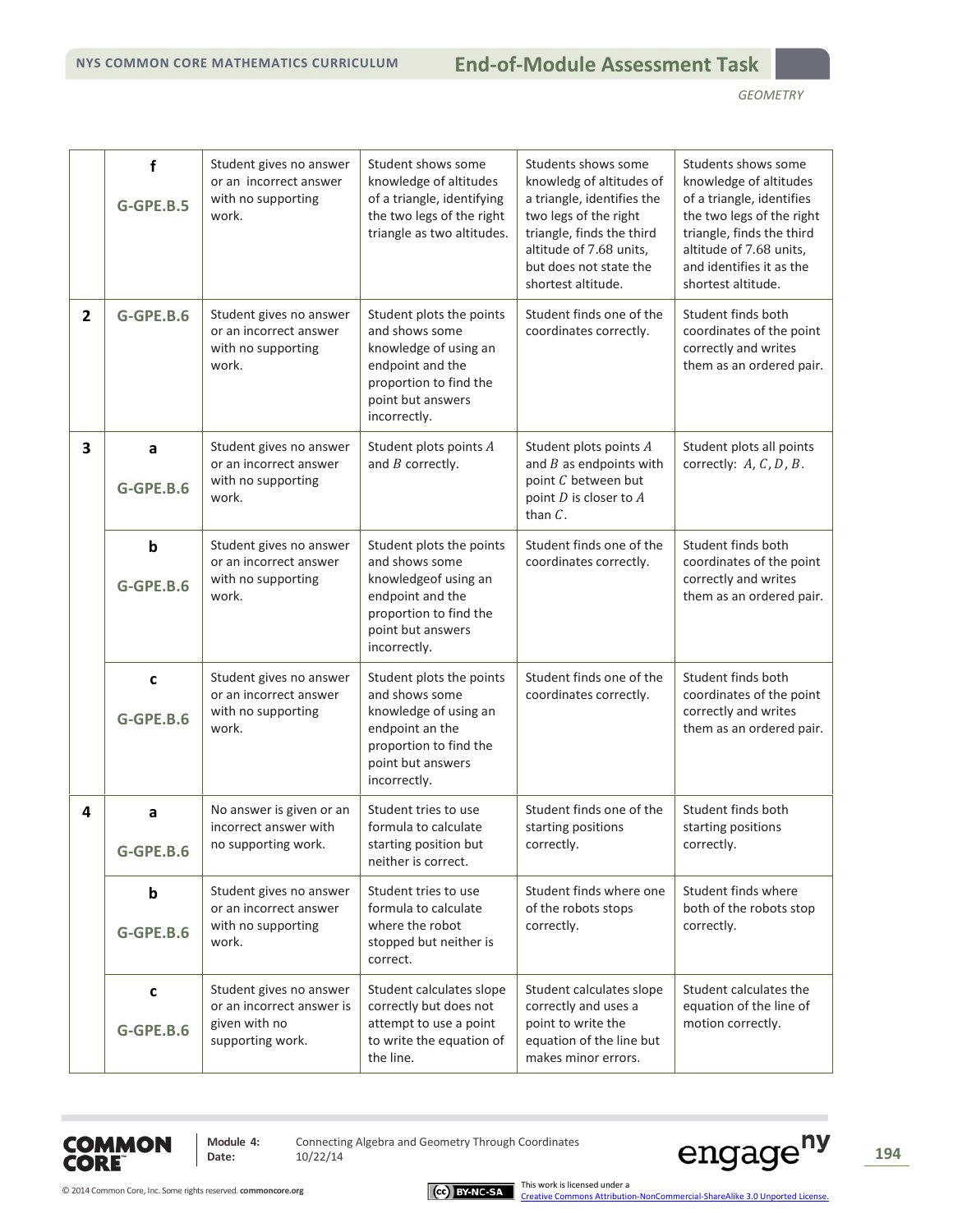|   | d<br>G-GPE.B.6            | Student gives no answer<br>or an incorrect answer is<br>given with no<br>supporting work.                      | Student calculates slope<br>correctly but does not<br>attempt to use a point<br>to write the equation of<br>the line.                    | Student calculates slope<br>correctly and uses a<br>point to write the<br>equation of the line but<br>makes minor errors.                                                                                       | Student calculates the<br>equation of the line of<br>motion correctly.                                                                                               |
|---|---------------------------|----------------------------------------------------------------------------------------------------------------|------------------------------------------------------------------------------------------------------------------------------------------|-----------------------------------------------------------------------------------------------------------------------------------------------------------------------------------------------------------------|----------------------------------------------------------------------------------------------------------------------------------------------------------------------|
|   | e<br>G-GPE.B.6            | Student does not<br>calculate the distance<br>traveled nor the speed<br>or both are calculated<br>incorrectly. | Student calculates the<br>distance correctly but<br>does not divide by time<br>to arrive at speed.                                       | Student calculates<br>speed correctly but<br>units are incorrect or<br>answer is incorrectly<br>rounded.                                                                                                        | <b>Student calculates</b><br>speed correctly with<br>appropriate units and<br>rounding.                                                                              |
|   | f<br>G-GPE.B.6            | Student gives no answer<br>or an incorrect answer<br>with no supporting<br>work.                               | Student equates line to<br>find the intersection<br>point but makes<br>mistakes in calculations.                                         | Student finds the<br>correct intersection<br>point but does not find<br>the time that each robot<br>crosses that point.                                                                                         | Student finds the<br>correct intersection<br>point and explains that<br>the robots will not cross<br>at the same time<br>justifying with times.                      |
|   | g<br>G-GPE.B.5            | Student gives no answer<br>or an incorrect answer<br>with no supporting<br>work.                               | Student uses the<br>equation of motion of<br>robot B but does not<br>use the perpendicular<br>segment to the line<br>through the origin. | Student uses the<br>equation of motion of<br>robot B and the<br>perpendicular line<br>through the origin and<br>find the closest point<br>(35, 35) but not the<br>distance.                                     | Student uses the<br>equation of motion of<br>robot B and the<br>perpendicular line<br>through the origin and<br>finds the distance from<br>$(35, 35)$ to the origin. |
|   | $\mathsf{h}$<br>G-GPE.B.5 | Student gives no answer<br>or an incorrect answer<br>with no supporting<br>work.                               | Student finds the<br>position at 10 seconds<br>$(75, 110)$ but does not<br>move the robot past<br>that point.                            | Student finds the<br>position at 10 seconds<br>$(75,100)$ and rotates<br>the motion but<br>calculates the final<br>position incorrectly.                                                                        | Student finds the<br>position at 10 seconds<br>and rotates and moves<br>the robot to the correct<br>final position<br>$(-35, 185)$ .                                 |
| 5 | $G-GPE.B.4$<br>G-GPE.B.5  | No answer is given or an<br>incorrect answer with<br>no supporting work.                                       | Student shows<br>knowledge of the<br>properties of a rhombus<br>and finds the slope of a<br>line perpendicular to<br>the segment given.  | Student shows<br>knowledge of the<br>properties of a rhombus<br>and finds the slope of<br>the line perpendicular<br>to the segment given<br>and the midpoint but<br>does not write the<br>equation of the line. | Student uses the given<br>perpendicular slope and<br>midpoint of segment to<br>write an equation of the<br>other diagonal.                                           |
| 6 | a<br>$G-GPE.B.6$          | No answer is given or an<br>incorrect answer with<br>no supporting work.                                       | Student shows<br>knowledge of the<br>midpoint formula, but<br>errors lead to an<br>incorrect answer.                                     | Student finds the<br>midpoints $M$ and $N$<br>correctly but does not<br>find slope or slope is<br>incorrect.                                                                                                    | Student finds the<br>correct slope and sees<br>that it is the same slope<br>as $\overline{AB}$ .                                                                     |



**Module 4:** Connecting Algebra and Geometry Through Coordinates<br>Date:  $10/22/14$ 



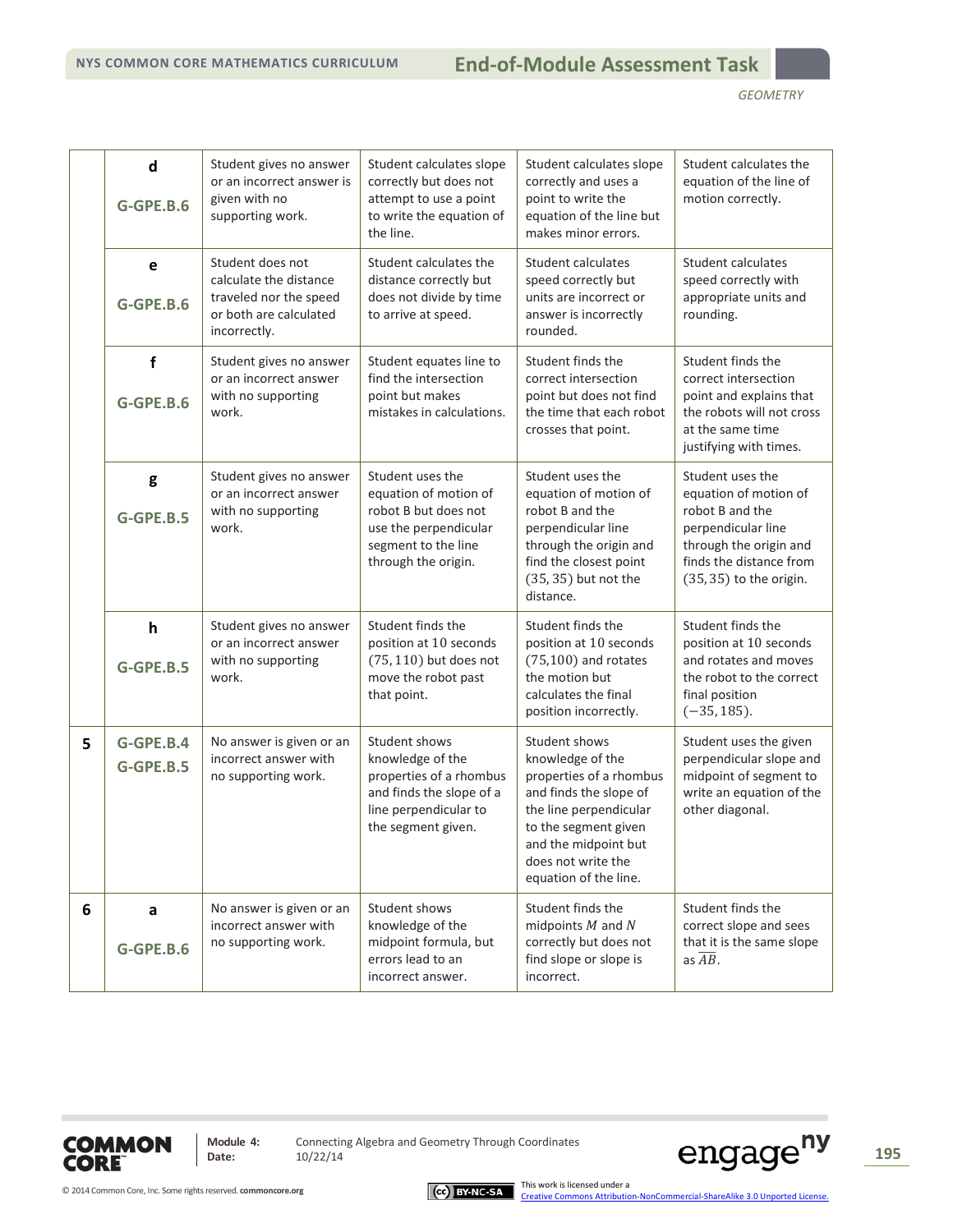|   | $\mathbf b$<br>G-GPE.B.6 | Student gives no answer<br>or an incorrect answer<br>with no supporting<br>work. | Student shows<br>knowledge points on<br>directed segments and<br>finds the coordinates of<br>that point, but errors<br>lead to an incorrect<br>answer. | Student finds the point<br>P and Q correctly but<br>does not find slope or<br>slope is incorrect.                                                     | Student finds the<br>correct slope and sees<br>that it is the same slope<br>as $\overline{AB}$ .                                                                     |
|---|--------------------------|----------------------------------------------------------------------------------|--------------------------------------------------------------------------------------------------------------------------------------------------------|-------------------------------------------------------------------------------------------------------------------------------------------------------|----------------------------------------------------------------------------------------------------------------------------------------------------------------------|
|   | C<br>G-GPE.B.5           | Student gives no answer<br>or an incorrect answer<br>with no supporting<br>work. | Student finds the slopes<br>of pairs of segments,<br>but mistakes lead to<br>incorrect answers.                                                        | Student finds the slopes<br>of pairs of segments<br>correctlybut does not<br>compare slopes and<br>explain answers.                                   | Student finds the slopes<br>of pairs of segments<br>correctly and explains<br>why segments are<br>parallel using slopes.                                             |
| 7 | a<br>G-GPE.B.5           | Student gives no answer<br>or an incorrect answer<br>with no supporting<br>work. | Student writes the<br>equation of $\overline{AB}$<br>correctly.                                                                                        | Student writes the<br>equation of $\overline{AB}$ and $\overline{OP}$<br>but does not find point<br>P or finds it incorrectly.                        | Student writes the<br>equation of $\overline{AB}$ and $\overline{OP}$<br>and finds point $P$<br>correctly.                                                           |
|   | b<br>$G-GPE.B.4$         | Student gives no answer<br>or an incorrect answer<br>with no supporting<br>work. | Student finds either AP<br>or PB correctly.                                                                                                            | Student finds AP and<br>PB correctly and<br>attempts to simplify the<br>ratio but errors lead to<br>incorrect answers.                                | Student finds AP and<br>PB, writes them as a<br>ratio, and simplies the<br>ratio correctly.                                                                          |
|   | C<br>$G-GPE.B.4$         | Student gives no answer<br>or an incorrect answer<br>with no supporting<br>work. | Student shows<br>knowledge that one<br>dimension of rectangle I<br>and II is $a^2 + b^2$ .                                                             | Student shows that one<br>dimension of rectangle I<br>and II is $a^2 + b^2$ and<br>tries to use the other<br>dimension but writes<br>the wrong ratio. | Student shows that one<br>dimension of rectangle I<br>and II is $a^2 + b^2$ , writes<br>the other dimension as<br>the correct ratio, and<br>finds the correct areas. |



**Module 4:** Connecting Algebra and Geometry Through Coordinates<br>Date:  $10/22/14$ 

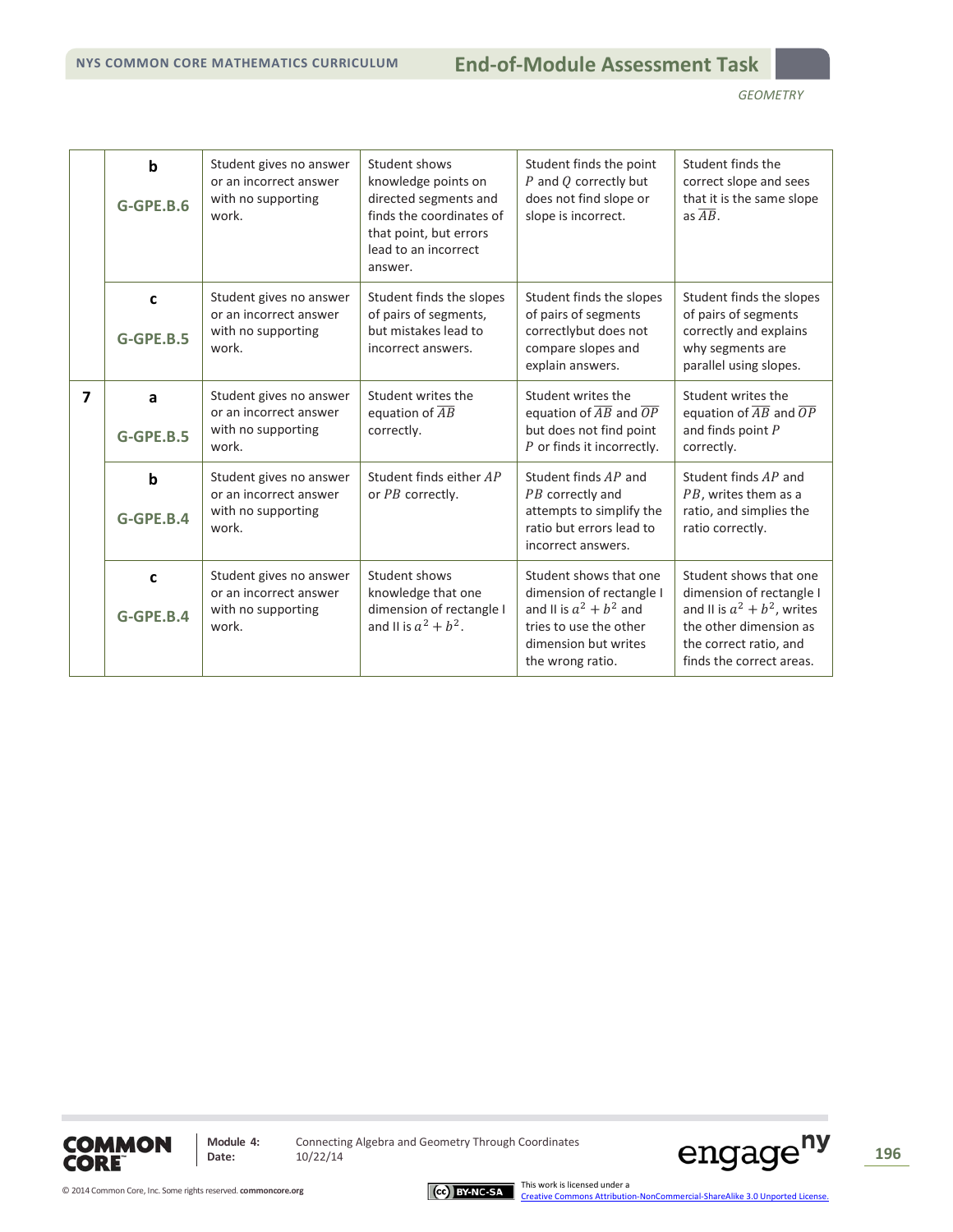| Name | Date |
|------|------|
|      |      |

For problems that require rounding, round answers to the nearest hundredth.

- 1. A triangular region in the coordinate plane is defined by the system of inequalities  $y \ge \frac{1}{2}x - 6$ ,  $y \le -2x + 9$ ,  $y \le 8x + 9$ .
	- a. Determine the coordinates of the vertices or the triangle.  $(0, 9), (6, -3), (-2, -7)$ b. Sketch the triangular region defined by these inequalities. ⇐ ⇒ c. Is the triangle defined by the inequalities a right triangle? Explain your answer. Yes, slopes of  $\overline{\mathsf{AB}}$  and BC are negative reciprocals, so they are perpendicular.

 $AB^2 + BC^2 = AC^2$ ; therefore, the converse of the Pythagorean theorem is true meaning it is a right triangle.

d. Find the perimeter of the triangular region defined by the inequalities, round to the nearest hundredth.

## 38.49 units





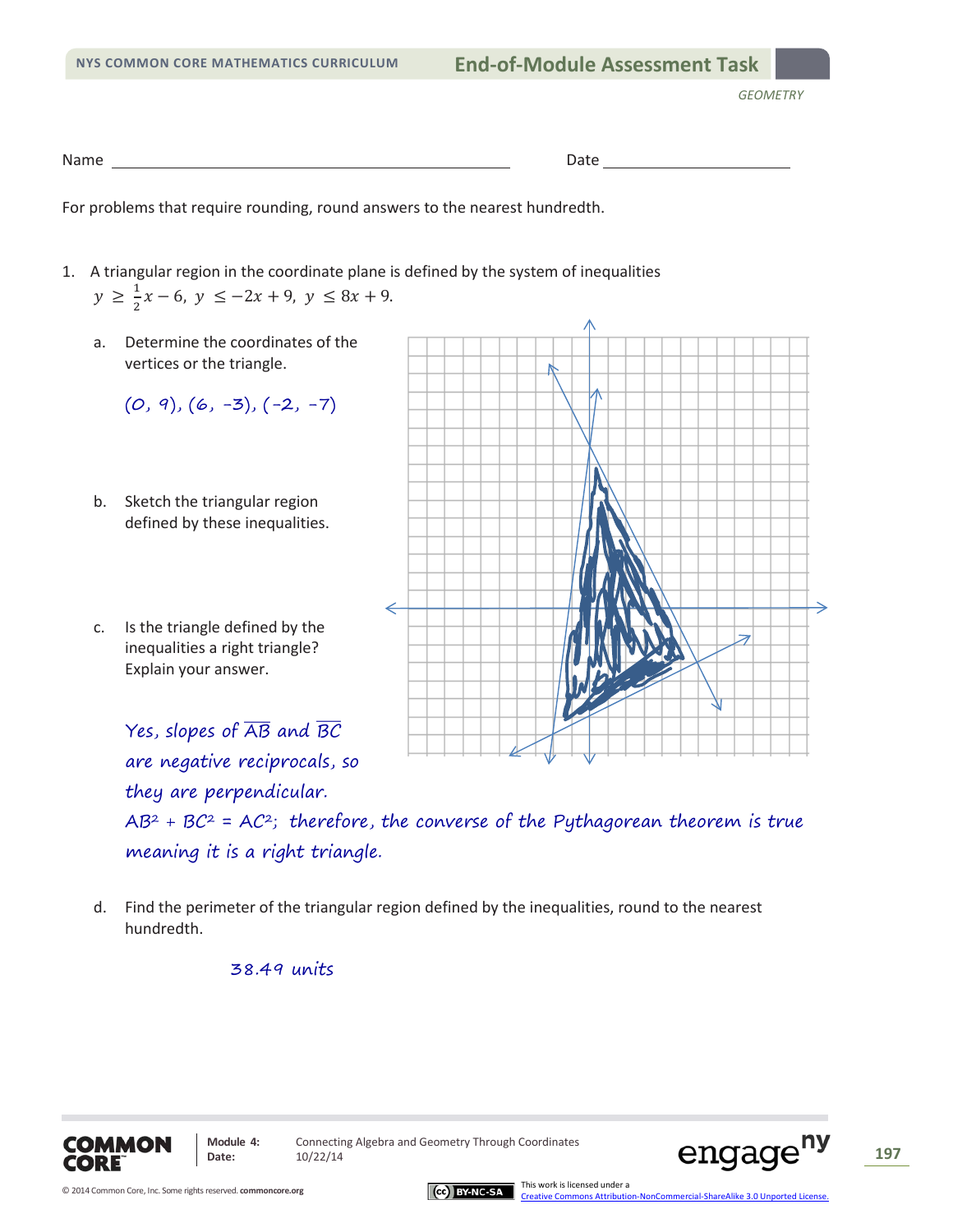e. What is the area of this triangular region?

60 square units

f. Of the three altitudes of the triangular region defined by the inequalities, what is the length of the shortest of the three? Round to the nearest hundredth.

Altitudes: from  $\angle A = 13.42$ , from  $\angle C = 8.94$ , from  $\angle B = 7.68$  (shortest)

2. Find the point on the directed line segment from  $(0,3)$  to  $(6,9)$  that divides the segment in the ratio of 2: 1.

 $(4, 7)$ 

- 3. Consider the points  $A(1,4)$  and  $B(8,-3)$ . Suppose C and D are points on the line through A and B satisfying  $\frac{AC}{CB} = \frac{1}{3}$  and  $\frac{BD}{DA} = \frac{4}{3}$ , respectively.
	- a. Draw a sketch of the four collinear points  $A, B, C$ ,  $D$  showing their relative positions to one another.
	- b. Find the coordinates of the point  $C$ .

 $\overline{\phantom{a}}$  $\frac{11}{4}, \frac{9}{4}$ 

 $(4, 1)$ 

c. Find the coordinates of the point  $D$ .

A B C D



**Module 4:** Connecting Algebra and Geometry Through Coordinates Module 4: Connecting Algebra and Geometry Through Coordinates **CNGAGC<sup>IIY</sup>** 198

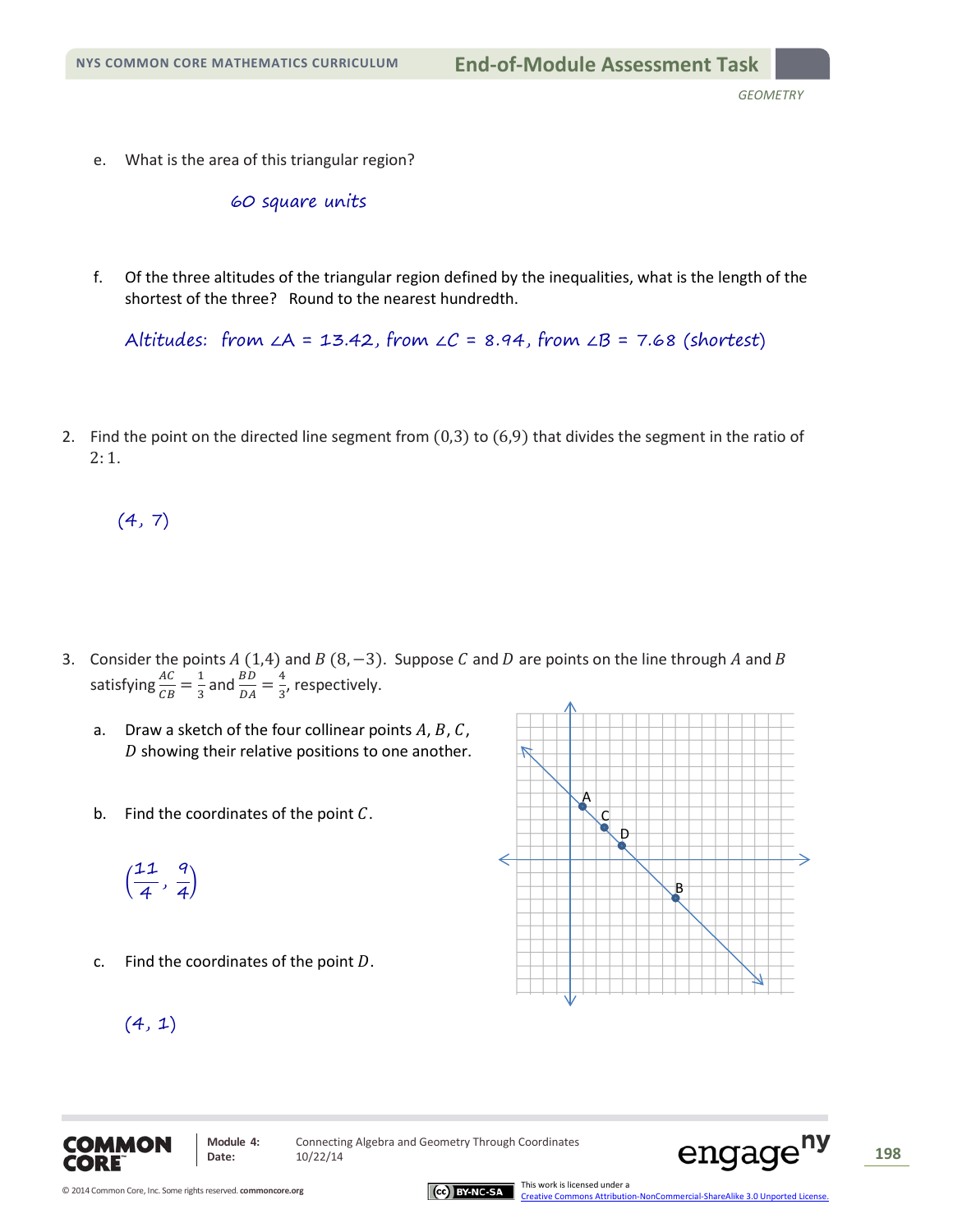4. Two robots are left in a robotics competition. Robot A is programmed to move about the coordinate plane at a constant speed so that, at time *t* seconds, its position in the plane is given by

$$
(0,10) + \frac{t}{8}(60,80).
$$

Robot B is also programmed to move about the coordinate plane at a constant speed. Its position in the plane at time  $t$  seconds is given by

$$
(70,0) - \frac{t}{10}(70,-70).
$$

a. What was each robot's starting position?

A (0, 10), B (70, 0)

b. Where did each robot stop?

```
A (60, 90), B (0, 70)
```
- c. What is the equation of the path of robot A?
	- $y = \frac{4}{3}x + 10$
- d. What is the equation of the path of robot B?

 $y = -x + 70$ 

e. What is that speed of robot A? (Assume coordinates in the plane are given in units of meters. Give the speed in units of meters per second.)

Distance = 100 m, time = 8 seconds, speed = 12.5 m/sec





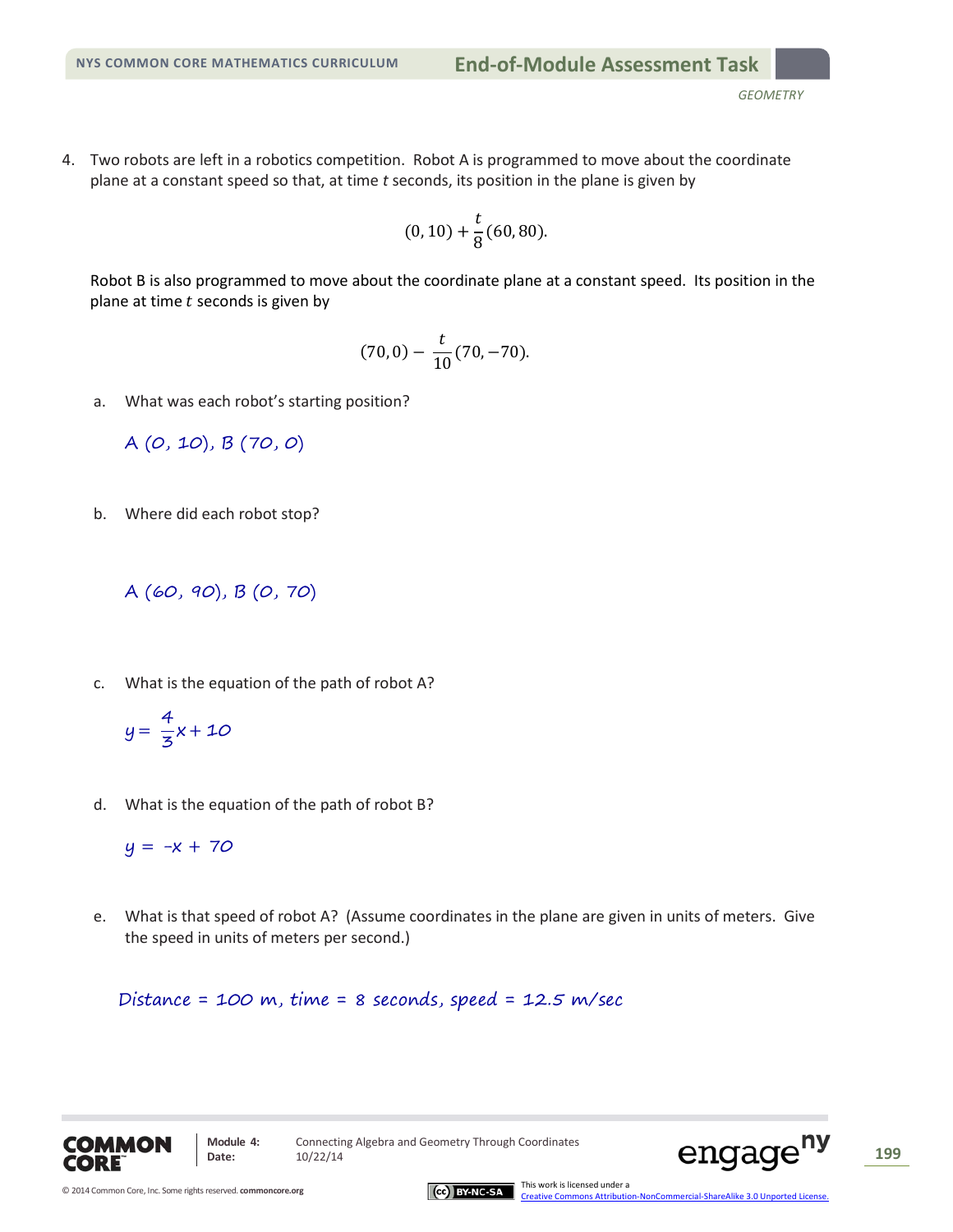f. Do the two robots ever pass through the same point in the plane? Explain. If they do, do they pass through that common point at the same time? Explain.

The robots both pass through the point  $\left(28\frac{2}{3}, 48\frac{2}{9}\right)$ . A passes through that point at 3.82 seconds and B at 6.89 seconds. So the robots do not pass through the point at the same time.

g. What is the closest distance robot B will ever be to the origin? Round to the nearest hundredth.

The closest point that the robot will be to the origin is (35, 35) and that is a distance of 49.50 meters.

h. At time  $t = 10$  seconds, robot A will instantaneously turn 90 degrees to the left and travel at the same constant speed it was previously traveling. What will be its coordinates in another 10 seconds' time?

At 10 seconds, robot A will be at (75, 110). After turning 90° and continuing for another 10 seconds, the robot will be at (-35, 185).

5. GDAY is a rhombus. If point G has coordinates (2, 6) and A has coordinates (8, 10), what is the equation of the line that contains the diagonal  $\overline{DY}$  of the rhombus?

Slope of  $\overline{G\!A}$  is  $\frac{2}{3}$ , the diagonal will be perpendicular to  $\overline{G\!A}$  and bisect it, so the slope of  $\overline{DY}$  is  $-\frac{3}{2}$  and it passes through the point (5, 8). The equation of the line is  $3x + 2y = 31$ .



**Module 4:** Connecting Algebra and Geometry Through Coordinates Module 4: Connecting Algebra and Geometry Through Coordinates **PIGAGE<sup>119</sup>** 200



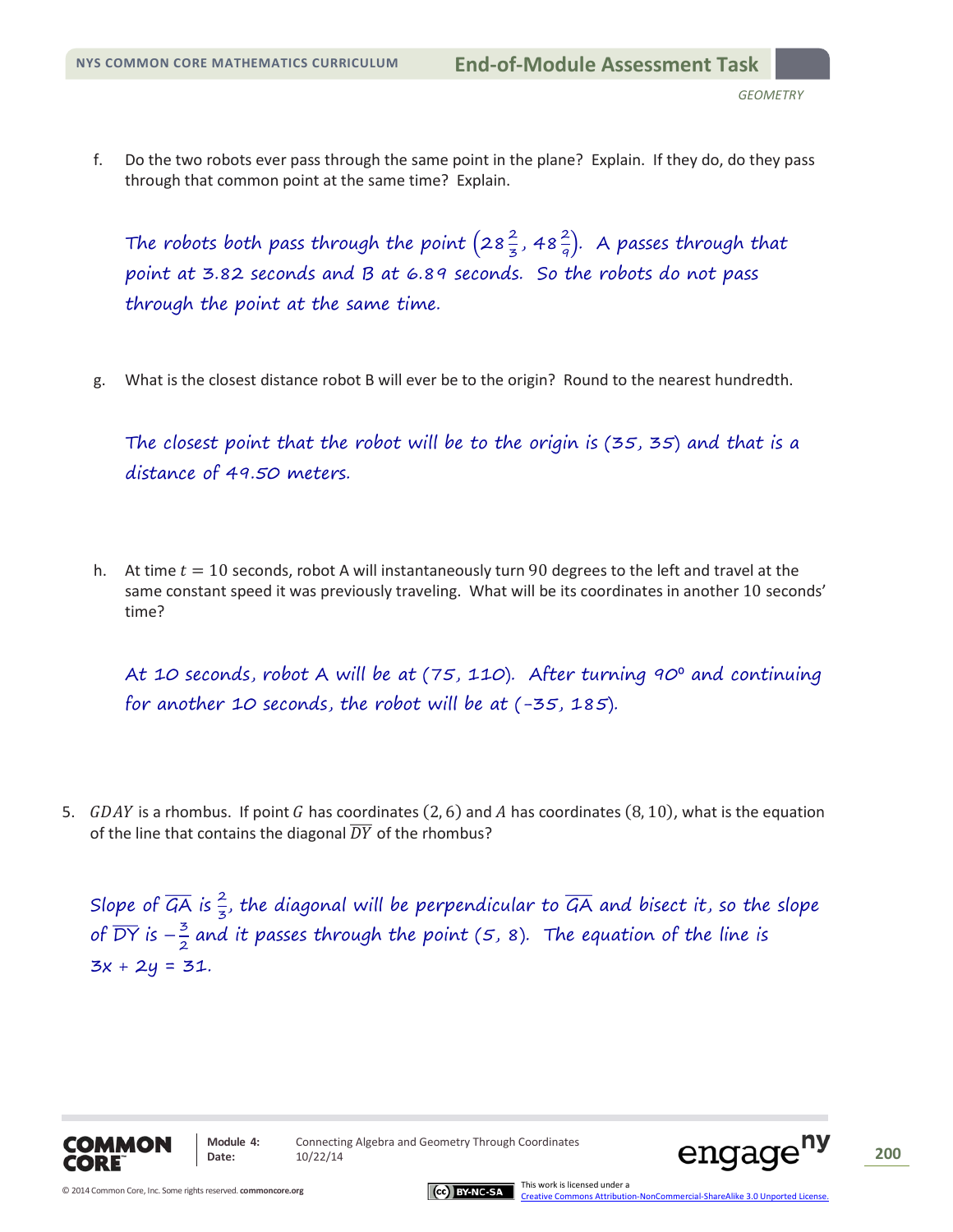A triangle has vertices  $A(a_1, a_2)$ ,  $B(b_1, b_2)$ , and  $C(c_1, c_2)$ . Let M be the midpoint of  $\overline{AC}$  and N the 6. a. midpoint of  $\overline{BC}$ . Find a general expression for the slope of  $\overline{MN}$ . What segment of the triangle has the same slope as  $\overline{MN}$ ?

$$
M\left(\frac{a_1+c_1}{2},\frac{a_2+c_2}{2}\right), N\left(\frac{b_1+c_1}{2},\frac{b_2+c_2}{2}\right)
$$

Slope MN = 
$$
\frac{\frac{b_2 + c_2}{2} - \frac{a_2 + c_2}{2}}{\frac{b_1 + c_1}{2} - \frac{a_1 + c_1}{2}} = \frac{b_2 - a_2}{b_1 - a_1}
$$

Slope  $\overline{MN}$  is the same as slope of  $\overline{AB}$ .

b. A triangle has vertices  $A(a_1, a_2)$ ,  $B(b_1, b_2)$ , and  $C(c_1, c_2)$ . Let P be a point on  $\overline{AC}$  with  $AP = \frac{5}{8}AC$ , and let Q be a point on  $\overline{BC}$  with  $BQ = \frac{5}{8}BC$ . Find a general expression for the slope of  $\overline{PQ}$ . What segment of the triangle has the same slope as  $\overline{PQ}$ ?

$$
P\left(a_1+\frac{5}{8}(c_1-a_1),a_2+\frac{5}{8}(c_2-a_2)\right), Q\left(b_1+\frac{5}{8}(c_1-b_1),b_2+\frac{5}{8}(c_2-b_2)\right)
$$

Slope 
$$
\overline{PQ}
$$
 =  $\frac{\frac{3b_2}{8} - \frac{3a_2}{8}}{\frac{3b_1}{8} - \frac{3a_1}{8}} = \frac{b_2 - a_2}{b_1 - a_1}$ 

Slope  $\overline{PQ}$  is the same as slope of  $\overline{AB}$ .

A quadrilateral has vertices  $A(a_1, a_2)$ ,  $B(b_1, b_2)$ ,  $C(c_1, c_2)$ , and  $D(d_1, d_2)$ . Let R, S, T, and U be the C. midpoints of the sides  $\overline{AB}$ ,  $\overline{BC}$ ,  $\overline{CD}$ , and  $\overline{DA}$ , respectively. Demonstrate that  $\overline{RS}$  is parallel to  $\overline{TU}$ . Is  $\overline{ST}$  parallel to  $\overline{UR}$ ? Explain.

Slope  $\overline{RS} = \frac{\frac{b_2+c_2}{2} - \frac{a_2+b_2}{2}}{\frac{b_1+c_1}{2} - \frac{a_1+b_1}{2}} = \frac{c_2-a_2}{c_1-a_1}$  slope TU since slopes are equal, segments are parallel.

Slope 
$$
\overline{ST} = \frac{\frac{b_2+c_2}{2} - \frac{c_2+d_2}{2}}{\frac{b_1+c_1}{2} - \frac{c_1+d_1}{2}} = \frac{b_2-d_2}{b_1-d_1}
$$
 = slope  $\overline{UR}$  since slopes are equal, segments are parallel.



Module 4: Date:

Connecting Algebra and Geometry Through Coordinates 10/22/14



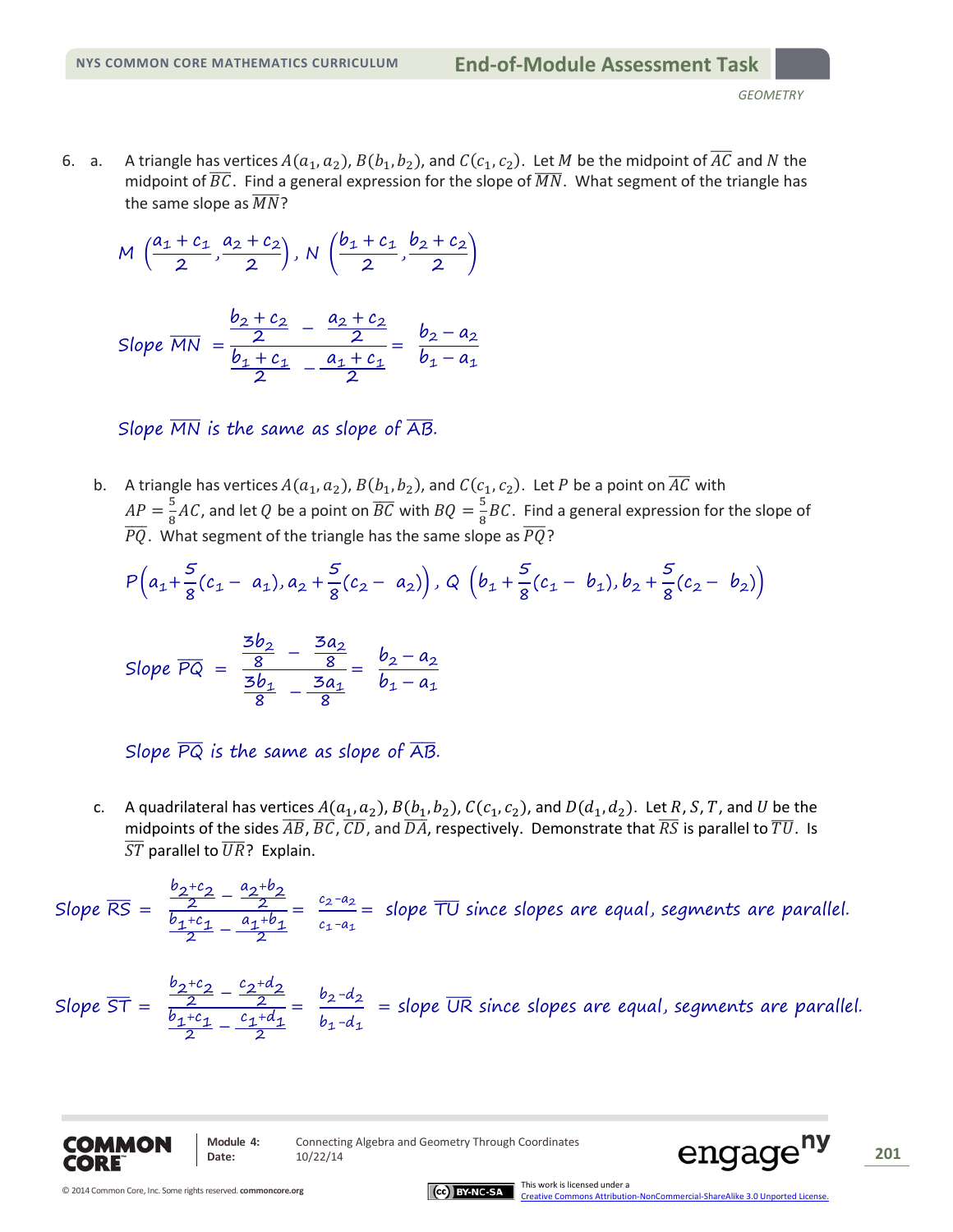7. The Pythagorean theorem states that if three squares are drawn on the sides of a right triangle, then the area of the largest square equals the sum of the areas of the two remaining squares.

There must be a point P along the hypotenuse of the right triangle at which the large square is divided into two rectangles as shown, each with area matching the area of one of the smaller squares.

Consider a right triangle  $AOB$  situated on the coordinate plane with vertex  $A$  on the positive y-axis,  $O$  the origin, and vertex  $B$  on the positive  $x$ -axis.

Suppose A has coordinates  $(0, a)$ , B has coordinates  $(b, 0)$ , and the length of the hypotenuse  $\overline{AB}$  is c.

a. Find the coordinates of a point P on the line segment  $\overline{AB}$  such that  $\overline{OP}$  is perpendicular to  $\overline{AB}$ .

Equation of 
$$
\overline{AB}
$$
:  $y = -\frac{a}{b}x + a$   
\nEquation of  $\overline{OP}$ :  $y = \frac{b}{a}x$   
\n
$$
P\left(\frac{a^2b}{a^2 + b^2}, \frac{ab^2}{a^2 + b^2}\right)
$$





**Module 4:** Connecting Algebra and Geometry Through Coordinates Module 4: Connecting Algebra and Geometry Through Coordinates<br>Date: 10/22/14 **202**